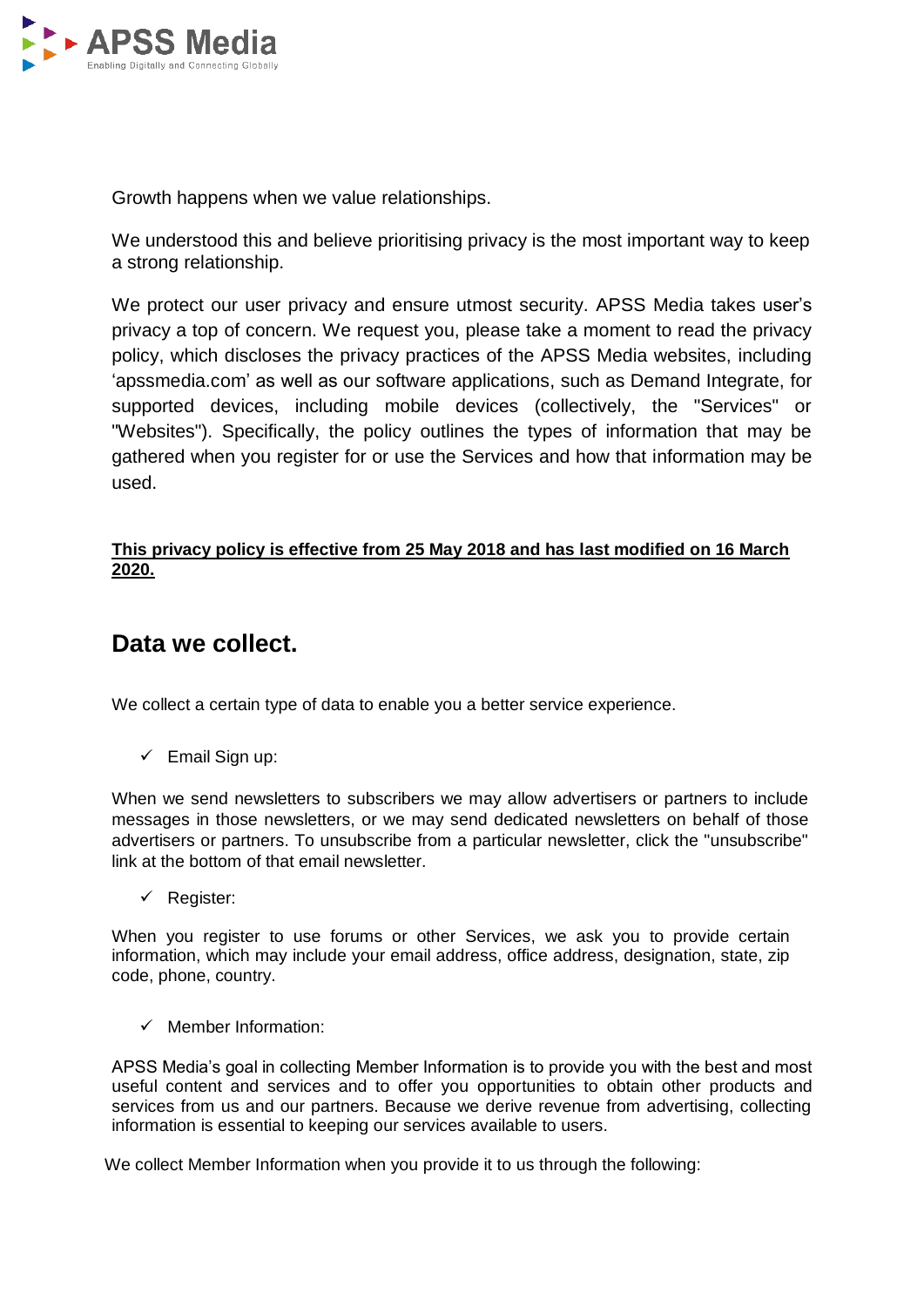

- $\downarrow$  When you register on one of our sites.
- $\overline{\phantom{a}}$  Subscribe to an e-mail newsletter.
- $\ddot{\phantom{1}}$  Register for one of our events or access certain Content or through surveys, as well as when you register to receive a demonstration or "test-drive" software products.
- $\ddot{\phantom{1}}$  Several of the services that we offer on our Sites may require registration as a condition of use. Once you register with one of the APSS Media Sites, you are no longer anonymous to us. To the extent that we combine any Clickstream Data or Supplementary Information with the information provided by you, it will be considered to be part of your Member Information.
- $\checkmark$  Clickstream Data:

When you access a site, a small file called a "cookie" is placed on your hard drive. If you register as a Member, APSS Media will use cookies to authenticate your identity when you visit the Sites, collect the data generated in connection with your clickstream activity on the Sites and to personalize your user experience on the Sites, including by serving and managing ads based on your activity on the Sites.

In all cases, APSS Media uses cookies to track the Clickstream Data of Members on the Sites and to obtain non-personally identifiable information from Users, such as the number of visits to the Sites that a certain user has made, the movement of the User through the Sites, and the searches that the user conducts on the Sites.

Please note that APSS Media does not collect Clickstream Data on any websites other than the Sites. Most browsers are initially set up to accept cookies, but you can reset your browser to refuse all cookies or to indicate when a cookie is being sent. However, some APSS Media features and services may not be available to you if your cookies are disabled. We use electronic images known as "clear GIFs"

(sometimes called "transparent GIFs", "Web bugs", "pixel tags" or "beacons") that allow us to track general user traffic patterns. APSS Media also automatically receives and records information from our servers and from your browser, including your IP address, the time, and information about the page you accessed.

## **The practices we follow to collect data:**

APSS Media collects Personal Information online through websites and other online resources.

APSS Media also offers online resources in collaboration with other online service providers, from it may receive personal information about Users of such resources. These online collaborations are governed by agreements that require Personal Information to be protected appropriately.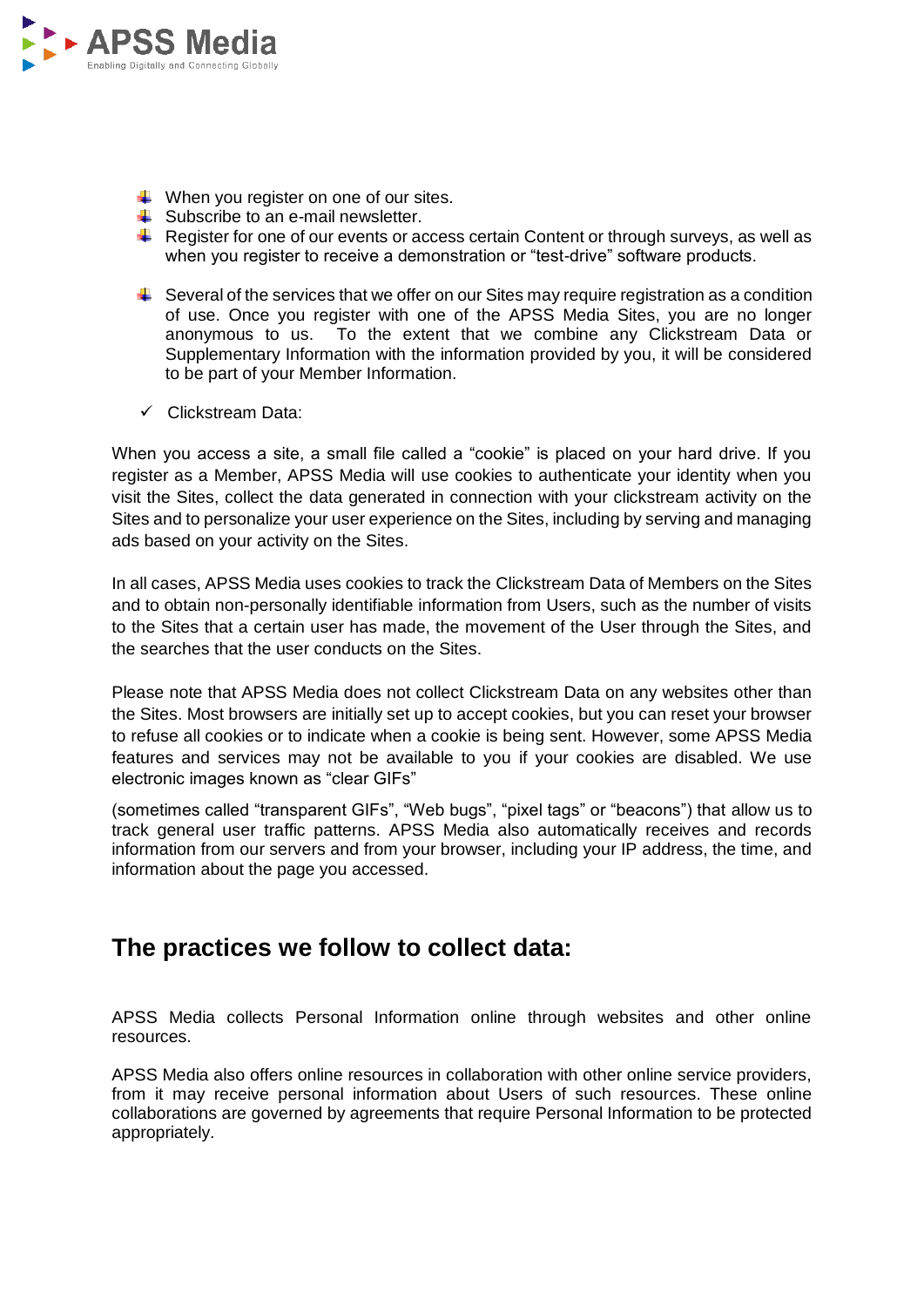

## **Our purpose behind data collection:**

APSS Media collects Personal Information so that it can provide its users with valuable and useful content and services, and offer you opportunities to obtain other high-quality products and services our partners. APSS Media analyses Personal Information collected online to identify and offer additional services and promotions that we believe you might find interesting. We might share the data provided by users to our partners who operate outside the country or region the users belong ensuring the required compliance guidelines.

APSS Media can use the data collected for our in-house data analytics platform – to give users a greater service experience and value.

- $\checkmark$  Use and Disclosure of Information We Collect:
- $\checkmark$  Member Information:

Certain APSS Media Sponsors receive or are granted access to reports that may include your Member Information and, in some instances, information about your areas of interest derived from your Clickstream Data

Except as outlined in this Privacy Policy, APSS Media will not disclose any personally identifiable Member Information to any third parties, unless we are required to do so by law, regulation or court order.

 $\checkmark$  Clickstream Data:

APSS Media uses Cookies to collect Clickstream Data on the Sites. APSS Media uses Cookies to link User activity to their Member Information. Linking User activity to Member Information allows our system to confirm a user's identity on the Sites and to save and recognize Member log-in information so that Members do not have to log in each time they visit the Sites or access content.

We use Clickstream data for a variety of purposes, including, but not limited to: Help us recognize your computer as a previous visitor and save and remember any preference that may have been set while you were visiting one of our Websites or a Co-Branded Site.

Track, accumulate and report information on our sites and content usage to our partners and customers so that they can measure the effectiveness of advertisements and content viewed on the Websites; Help us customize the content and advertisements you are shown while visiting our Websites and potentially other websites online; Determine which features Users like best to help us improve our Content and Sites, personalize your user experience, and measure overall Site effectiveness; Share non-personally identifying information about your areas of interest to third parties to allow targeted advertising elsewhere on the internet using Tracking Technologies, and Disclose aggregated information as detailed below.

 $\checkmark$  Co-Branded Websites:

Member Information collected when you register or log in on a Co-Branded Site, and Clickstream Data collected when on the Co-Branded Site, are generally available both to APSS Media and that partner. However, each partner's use of that Member Information is governed by that partner's privacy policy and may be used for follow up by telephone, email or other common methods. You should contact these partners directly if you have any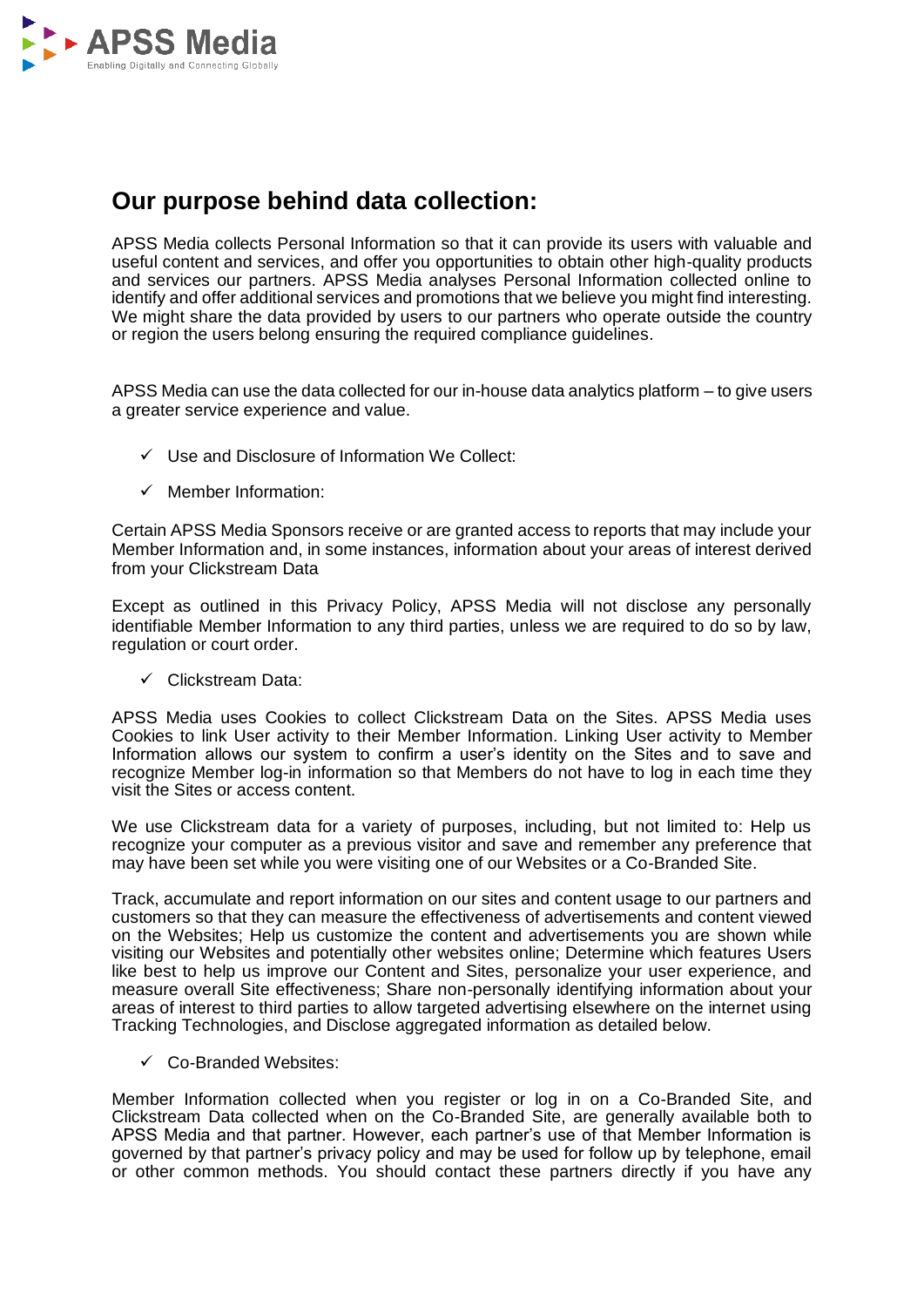

questions about their use of this information. APSS Media Event Registration Information: When you register to attend a vendor-sponsored APSS Media in-person event (including Conferences, Custom Media events and Editorial events), your contact information is used to confirm registrations and send product information and promotional material from APSS Media and the event sponsors. This information may also be used to compile broad demographic information.

APSS Media may disclose Member Information provided during the event registration process vendors sponsoring the event. The sponsoring vendor's use of your Event Registration Information is governed by the vendor's privacy policy.

### Your privacy control:

You can also control, ask and delete your data by contacting us. To know more on how you can control, ask and delete data email us at [info@apssmedia.com](mailto:alert@apssmedia.com)

### Data storage:

We store the data for only three years unless any other specified period as required by our client partners or as per the compliances guidelines requirements. After the specific data retention period is over we delete the data from all the storage locations including the backups taken.

APSS Media has implemented reasonable security measures to protect information from loss, misuse and unauthorized access, disclosure, alteration or destruction. Our security systems include authenticated access to internal databases, audits of procedures, and regular reviews of overall Web security.

## **Information we collect:**

 $\checkmark$  Device Information:

We may collect information about the browser, computer, mobile phone, smartphone or another device you use to access the Services to measure the effectiveness of those Services.

Cookies and Similar Technology. As further explained below, we may use cookies, pixel trackers, server logs, and other Internet technology for purposes such as measuring the effectiveness of the Services, emails we send you, and any advertising campaigns, as well as to target meaningful content and ads (including through emails).

Sometimes, we may facilitate the use by third-party platforms of these anonymous cookies, or similar technology, to help those third parties better target ads to you based on other websites you may have visited. To learn more about how third parties may collect and use information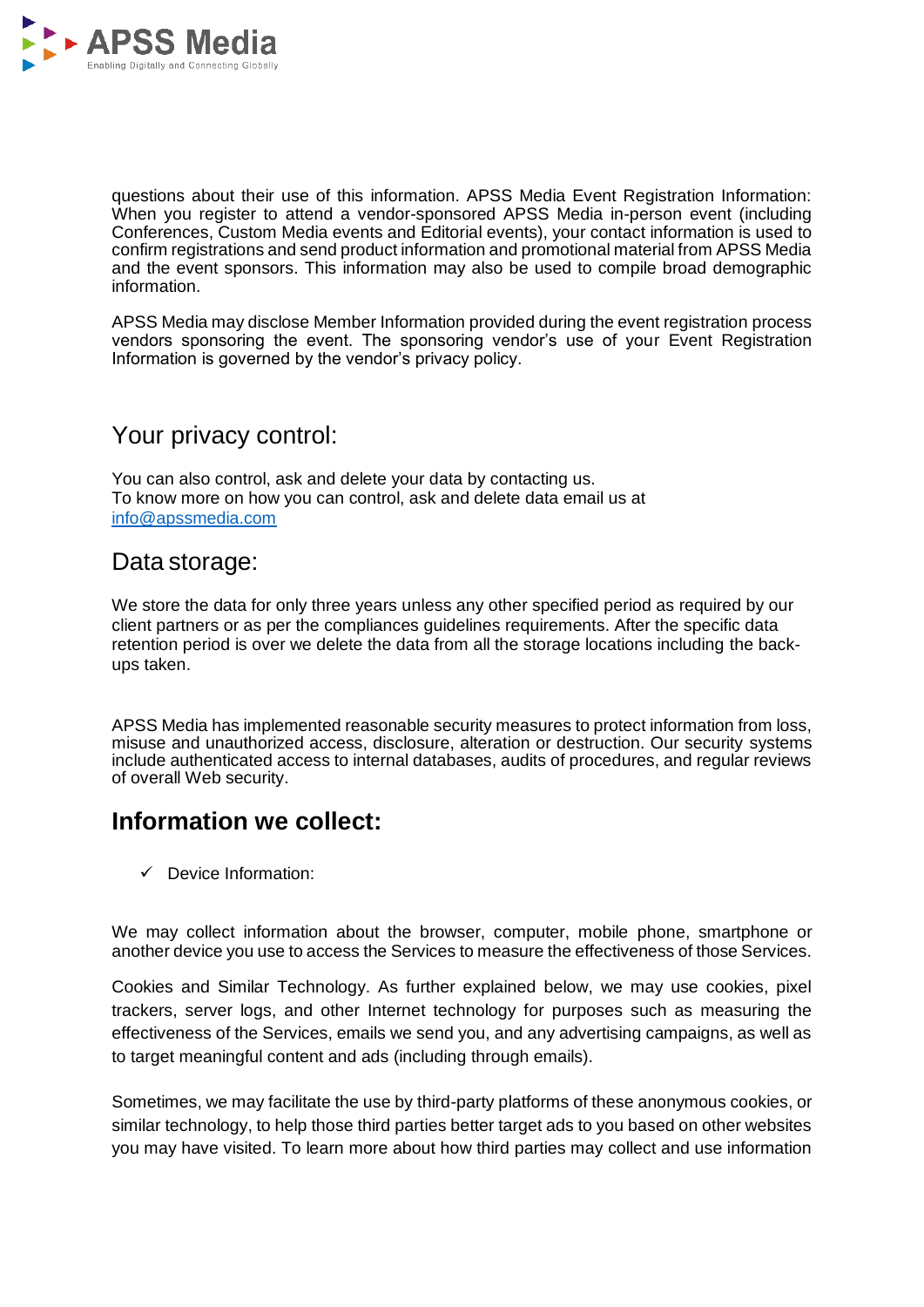

online, and how you can exercise opt-out choices regarding that information, see the below Section titled "Information Collected by Third-Parties and Your Ad & Cookie Choices."

 $\checkmark$  IP Addresses:

We log Internet Protocol (IP) addresses or the location of your computer on the Internet. We use this information in an aggregate fashion to track access to our Services (websites and mobile applications), and may also use it to infer your location, as also discussed in the below section titled "Geolocation Data."

Geo-location Data:

For certain mobile applications we offer, we may (or may enable a third party, including an advertiser to) request your geolocation information to provide you with ads, offers, search or other functionality. If you agree to such collection, we (or the third party) may maintain information regarding your precise geolocation including over time and may use it to help enable that functionality besides, we may (or may enable a third party, such as an advertiser to) capture geolocation information (such as based on IP address data) when you access our services and may use that geo-location information to targets ads or offers to you.

 $\checkmark$  Analytics:

We may use third parties to provide us information, reports and analysis about the usage and browsing patterns of users of the Services. These reports contain aggregated or anonymous data only and do not identify individual users apssmedia.com

 $\checkmark$  Log Files:

We may also automatically log certain information about your use of the Services. This information includes a reading history of the pages you view and a record of the sites from which you clicked on a link to visit ours.

Cookies, Web Beacons, and Similar Technologies Like many websites, and web and mobile services, we may use (or work with third-party partners who use) a variety of technologies to learn more about how people interact with our Services. This section provides more information about some of those technologies and how they work.

Cookies:

Cookies are small files that websites and other online services use to store information about users on the users' own computers. Cookies can be used to store sign-in credentials so that you don't have to enter them each time you return to a website, or to store other information to make web viewing more customized or efficient upon future visits. Cookies also may store a unique identifier tied to your computer so that web services and advertising networks can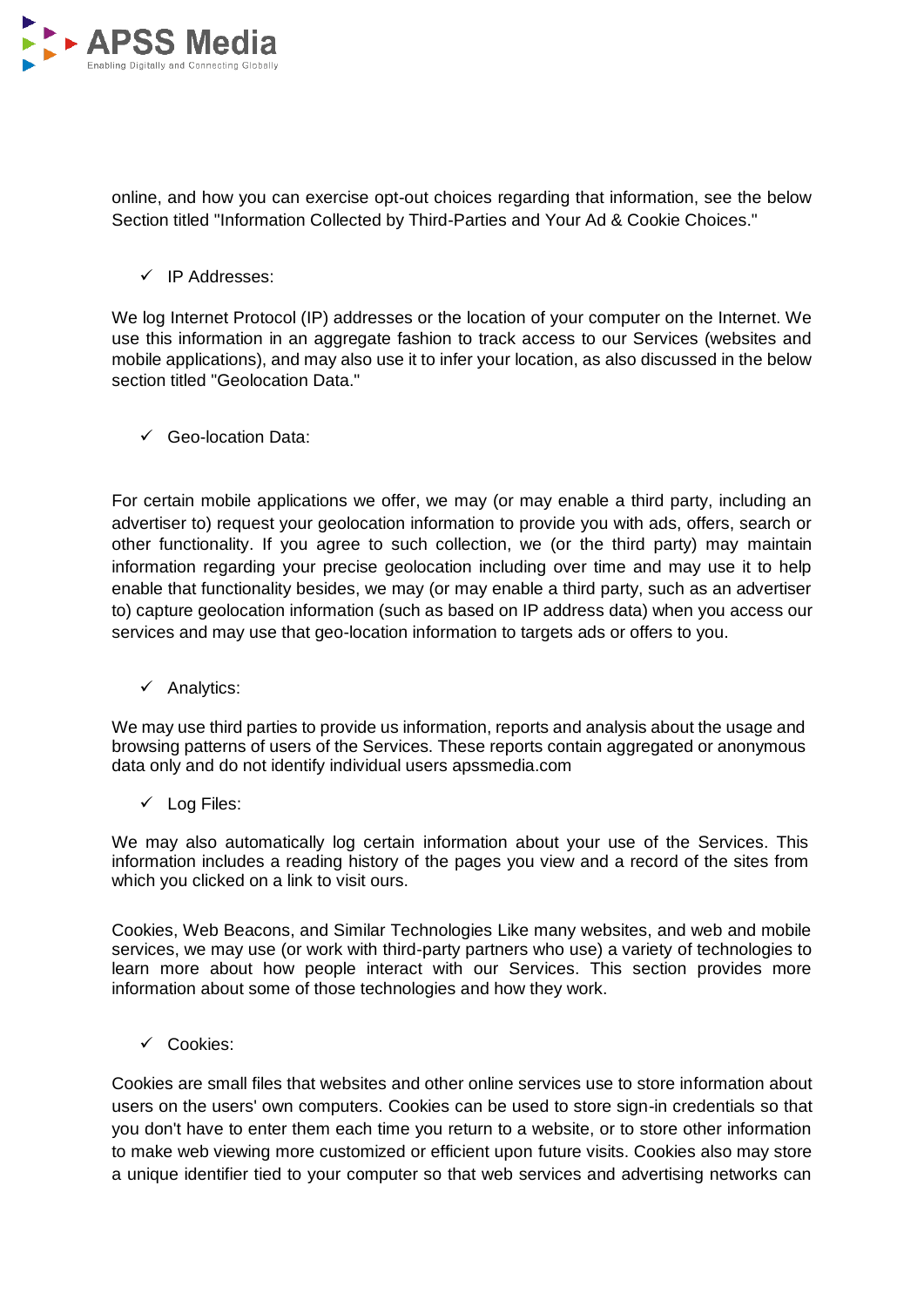

recognize you across visits to different websites. You can configure your Internet browser to warn you each time a cookie is being sent or to refuse all or certain cookies completely.

### **We (or our partners) may use or support cookies for purposes including the following:**

To collect information about your browsing activities in order to deliver customized or relevant services, advertising or content to you (including regarding our own products and content), when you browse our Website or other websites or open the emails we send you; To relate the information collected by cookies to information we obtain from you directly or from commercially available sources; to work with third parties that serve advertisements (through our Services or across the Internet) or provide other services to us, such as providing users the ability to comment on content, allowing users to share content, or tracking website usage statistics. We do not control these third-party technologies and their use is governed by the privacy policies of the third parties using such technologies.

To learn more about how third parties may collect and use information online, and how you can exercise opt-out choices regarding that information email us at [info@apssmedia.com](mailto:alert@apssmedia.com)

#### Other Local Storage**:**

We (or our partners) may use other kinds of local storage, such as Local Shared Objects (also referred to as "Flash cookies") and HTML5 local storage, in connection with the Services. These technologies are similar to the cookies discussed above in that they are stored on your computer and can be used to store certain information about your activities and preferences. However, these objects are stored in different parts of your computer from ordinary browser cookies. Your browser may allow you to disable its HTML5 local storage or delete information contained in its HTML5 local storage.

#### Web Beacons:

We (or our partners) may use technologies called web beacons that communicate information from your Internet browser to a web server. Web beacons can be embedded in web pages, videos, or emails, and can allow a web server to read certain types of information from your browser, check whether you have viewed a particular web page or email message, and determine, among other things, the time and date on which you viewed the web beacon, the IP address of your computer, and the URL of the web page from which the web beacon was viewed. These web beacons may be used for a variety of purposes, including to analyze the use of the services and in conjunction with cookies to provide content and ads that are more relevant to you.

# **How We May Use and Share the Information We Collect?**

Providing the Services, You Request: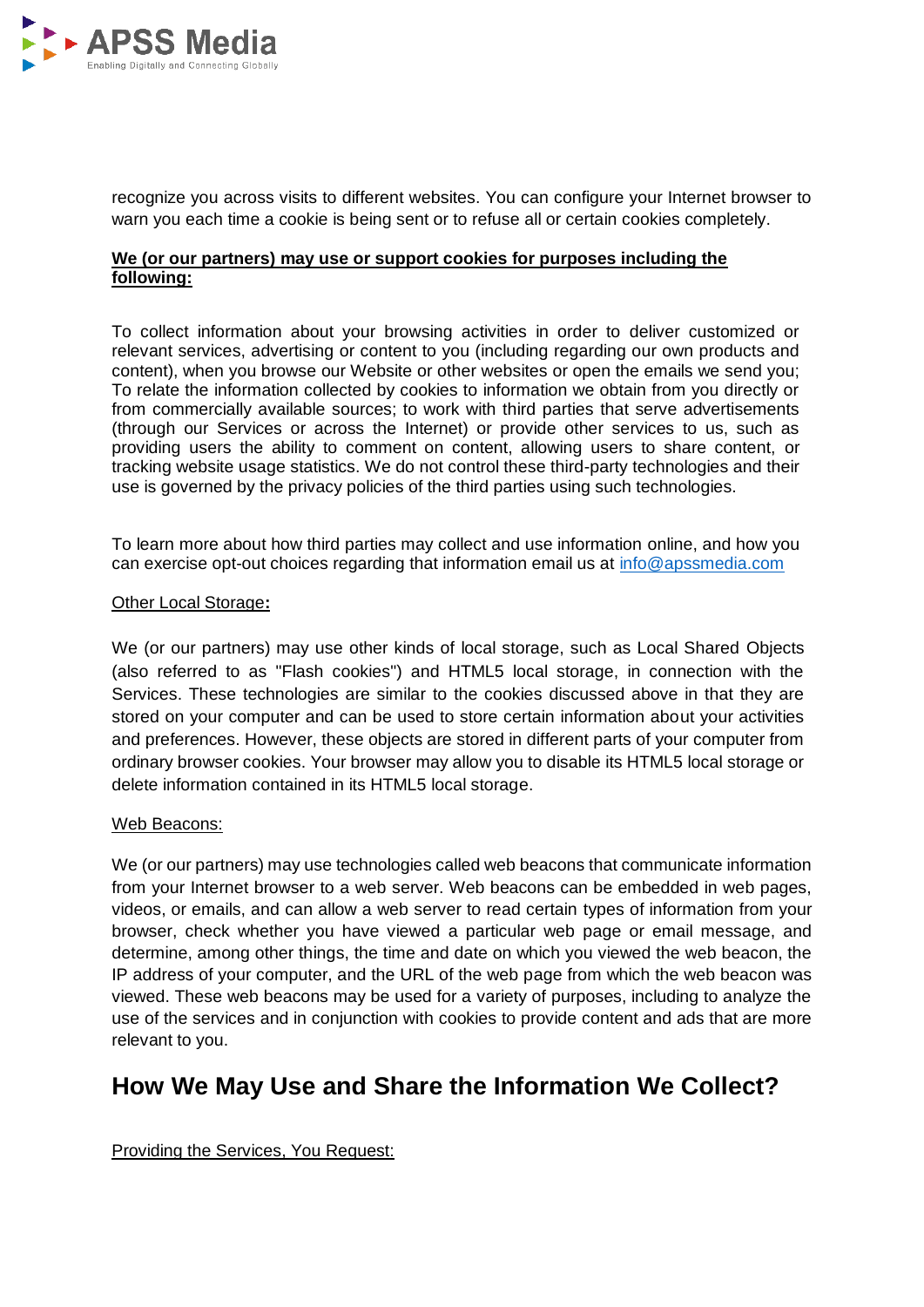

We use the information we gather about you to enable your use of the Services, fulfil your requests for certain products and services, such as sending out electronic newsletters and enabling you to participate in and renew paid services, polls, contests, and message boards. We reserve the right to disclose your opt-out information to third parties so they can suppress your name from future solicitations, in accordance with applicable laws. In addition, if you request that we send your information to a third-party service, such as for earning rewards points or other benefits, we may do so and use of that information by the third party is subject to their privacy policy.

 $\checkmark$  Statistical Analysis:

We use the information, including analytics and statistical information, to analyze the use of the services so that we may improve them. We also use this information to generally inform advertisers about the nature of our user base.

 $\checkmark$  Customizing Your Experience:

We use the information that we collect to allow advertising to be targeted to the users for whom such advertising is most pertinent. We may also use this information to customize certain features of the Services to provide you with an enhanced experience based on information such as the type of device you are using to access the Services, your activities on the services, or your location or geo-location. We may also use this information to provide you with the services you have requested.

 $\checkmark$  Our Parent Company:

APSS Media is Limited Liability Company (LLC) registered in The US.

We share information we collect with our affiliates (entities that are under common ownership or control) to better understand our users (their demographics, what they do on our Websites, what Website features they like, how they use them, etc.), to serve ads on other IAC websites, and to improve the content and answers delivered on the services and affiliate services.

Communication with Guides, Experts and other Contributors to the Services:

The Services feature content provided by people who are independent contractors and not employees of about, including content provided by contributors including those we call "Experts" or "Guides." If you contact an Expert or Guide (or another contributor) directly by email through the Services (including via apssmedia.com) or otherwise then that communication is independent of the Services, and thus not subject to this Privacy Policy.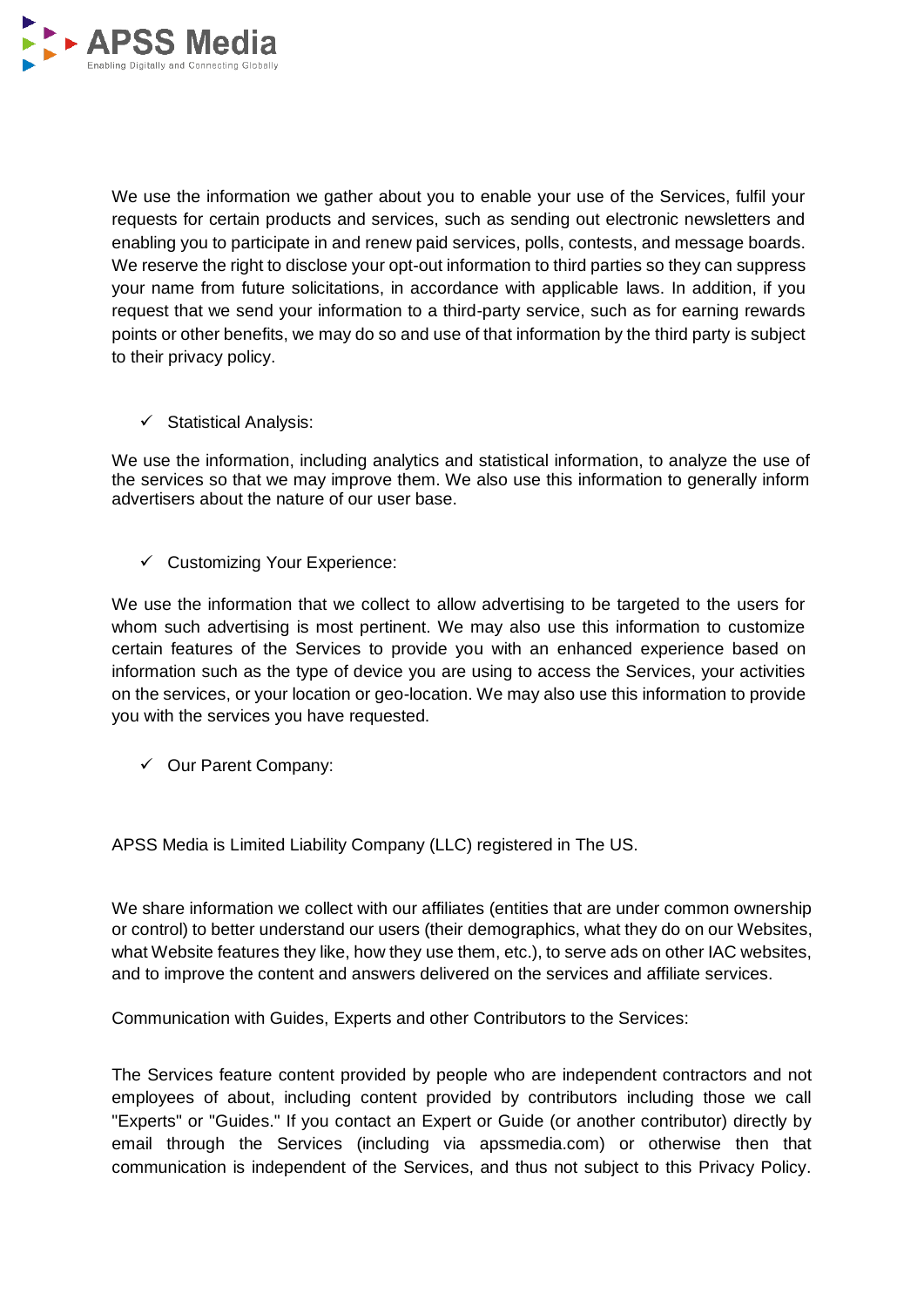

Although APSS Media contractually requires its Expert and Guide contributors to maintain information from APSS Media users in confidence, APSS Media cannot and does not guarantee that they will do so, and is not responsible for what our contributors may say, or how they may use the information you have freely provided to them. Likewise, your communications with a contributor are not private or confidential, nor are such communications protected by attorney-client, doctor-patient, or any other privilege.

 $\checkmark$  Other Privacy Considerations:

We may transfer your information to a third party if we or any of our affiliates are involved in a transfer or all or part of our business or assets (e.g., a sale, merger, dissolution, liquidation or reorganization) or are taking steps in anticipation of such a transaction (e.g., participating in due diligence).

Do Not Track Browser Disclosure:

Do Not Track ("DNT") is a privacy preference that users can set in certain web browsers. DNT is a way for users to inform websites and services that they do not want certain information about their webpage visits collected over time and across websites or online services.

We are committed to providing you with meaningful choices about the information collected on our websites for third-party purposes, and that is why we provide the NAI "Consumer Optout" link and the DAA opt-out link above. However, we do not recognize or respond to browserinitiated DNT signals, as the internet industry is currently still working toward defining exactly what DNT means, what it means to comply with DNT and a common approach to responding to DNT.

To learn more about how third parties may collect and use information online, and how you can exercise opt-out choices regarding that information email us at [info@apssmedia.com](mailto:alert@apssmedia.com)

## Information from Children Under 18:

We do not knowingly collect any personally identifiable information from children under 18. If we determine that a user is under 18, we will delete all personally identifiable information collected from that user.

## Compliances and Regulation - We respect the boundaries of countries, continent and unions.

Regardless of where we are operating from we always follow privacy regulations of laws of your country.

California Privacy Rights: